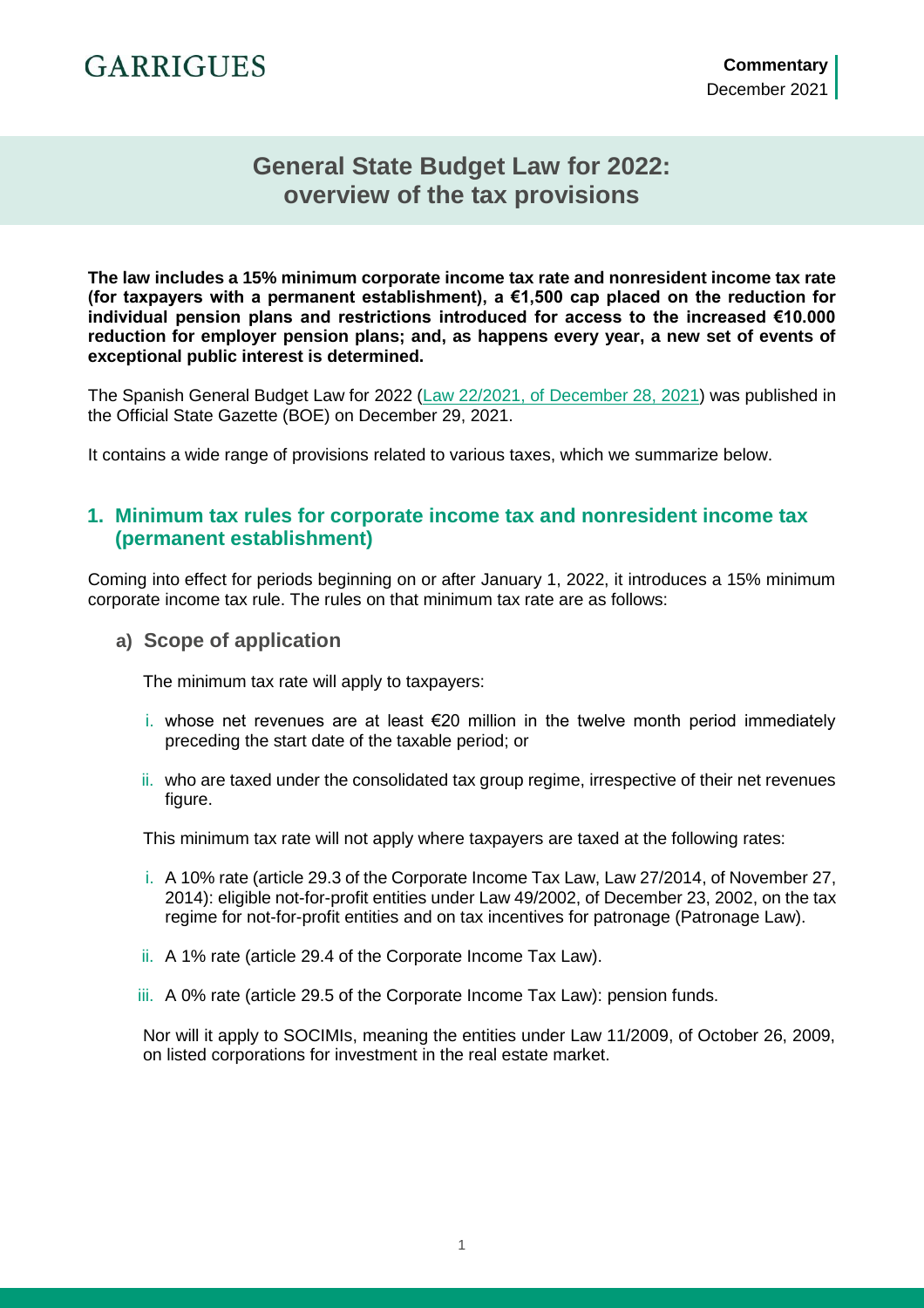### **b) Calculation method**

#### i. **Minimum net tax liability**

Generally, the net tax liability (defined as the figure obtained after subtracting reductions and tax credits from the gross tax liability, and which can never be negative) cannot ever be lower than the "minimum net tax liability".

The minimum net tax liability must be calculated as follows:



Where TB = Tax Base (after offsetting tax losses), increased or decreased as follows:

- **•** increased or decreased by the amounts relating to the leveling reserve under article 105 of the Corporate Income Tax Law for enterprises of a reduced size.
- decreased by the investments reserve under article 27 of Law 19/1994, of July 6, 1994, amending the Canary Islands Tax and Economic Regime.

However:

- The minimum net tax liability is 10% of the tax base for newly created entities that are taxed at 15%.
- The minimum net tax liability is 18% of the tax base for credit institutions and entities engaging in exploration, research and mining in relation to mineral deposits and underground hydrocarbon storage facilities.
- For cooperatives, the minimum net tax liability may not be lower than the figure obtained by multiplying by 60% the gross tax liability calculated by reference to Law 20/1990, of December 19, 1990, on the tax regime for cooperatives.
- For entities in the Special Canary Islands Zone: the positive tax base to be used in that calculation does not include the portion relating to transactions materially and effectively performed geographically within that zone, which is taxed at the special rate under article 43 of Law 19/1994.

#### ii. **Minimum net tax liability where reductions and certain tax credits are applied**

Where the taxable person is entitled to apply (i) reductions (including those under Law 19/1994), (ii) the tax credit for investments made by the port authorities (article 38 bis of the Corporate Income Tax Law) and/or (iii) double taxation tax credits (articles 31, 32, 100 and transitional provision twenty third of the Corporate Income Tax Law, subject to the applicable limits in each case), the minimum net tax liability is calculated as follows:

If the reductions and the described tax credits bring the net tax liability to below the minimum net tax liability calculated as described in the preceding point, the figure obtained after subtracting these reductions and tax credits from the gross tax liability will be treated as minimum net tax liability.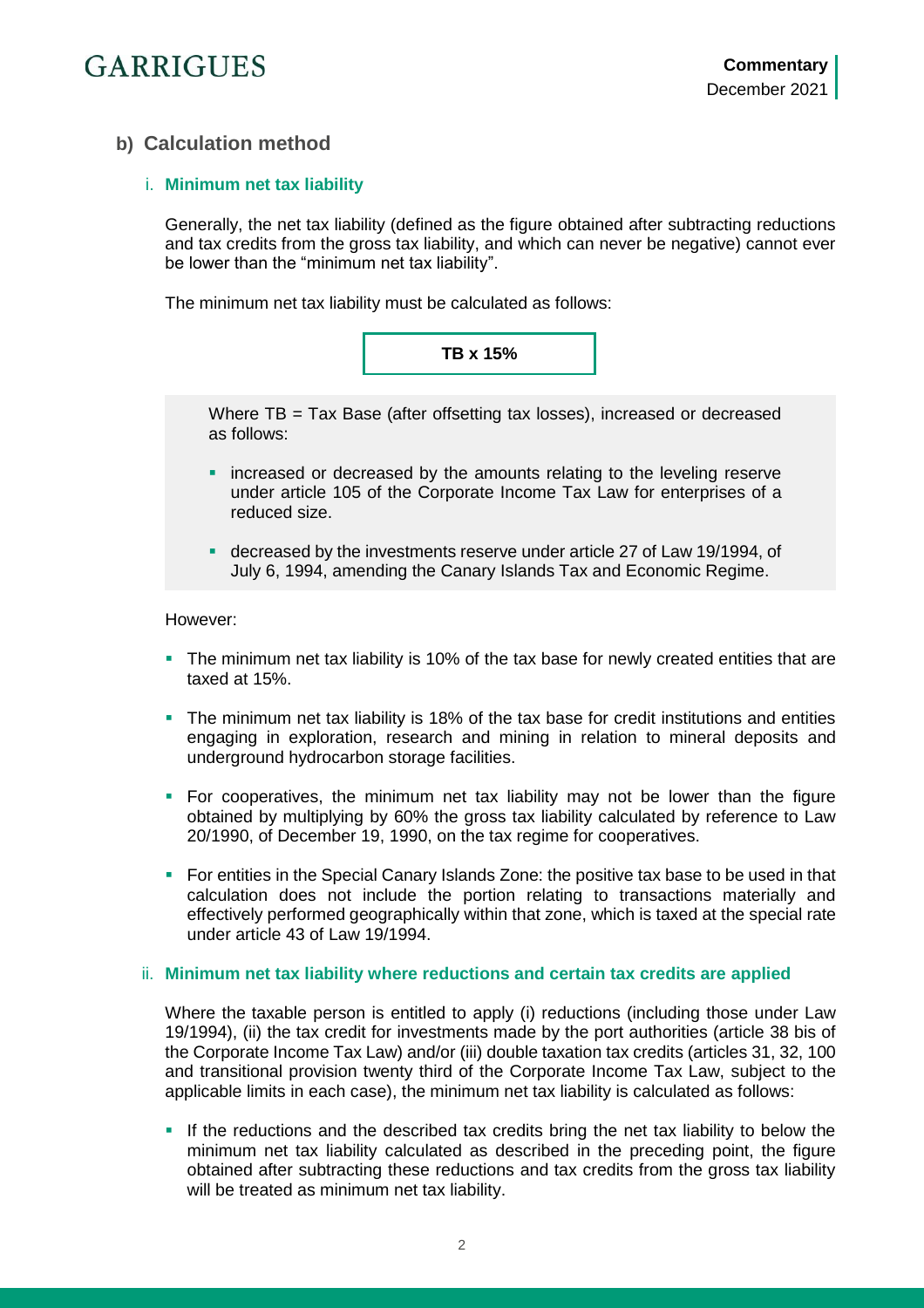- If the figure obtained after subtracting the described reductions and tax credits is higher than the minimum net tax liability calculated as described in the preceding paragraph, the other tax credits will be subtracted, subject to the applicable caps in each case, up to the amount of the minimum net tax liability.
- Any tax credits calculated by reference to Law 20/1991, of June 7, 1991, amending the tax elements of the Canary Islands tax and economic regime, and in Law 19/1994, will be applicable within their respective limits, even if the obtained net tax liability figure is lower than the minimum net liability figure mentioned above.

Any unused tax credits may be deducted in the following taxable periods under the specific legislation applicable to each tax credit.

In short, the minimum tax rules will primarily affect the application of certain tax credits such as the tax credit for research, development and technological innovation (R&D+i) or the tax credits for gifts to not-for-profit entities.

This may be seen in the following example. A company's circumstances were as follows:

- Its tax base (after offsetting tax losses) is  $€2,000$ .
- It incurs R&D expenses in its activities, which entitle it to apply a tax credit amounting to 225.

Under article 39 of the corporate income tax law, where the expenses incurred in activities of this type amount to more than 10% of the gross tax liability, tax credits for encouraging certain types of activities are applicable (including the R&D tax credit) subject to a cap amounting to 50% of the gross tax liability after subtracting reductions and international double taxation tax credits.

It is not entitled to any reductions or other types of tax credits.

Its positions under the former legislation and following the 2022 General State Budget Law are compared below:

|                                                                       | <b>Position before the</b><br>2022 General State<br><b>Budget Law</b> | <b>Following entry</b><br>into force of the<br>2022 General State<br><b>Budget Law</b> |
|-----------------------------------------------------------------------|-----------------------------------------------------------------------|----------------------------------------------------------------------------------------|
| Tax base (1)                                                          | 2,000                                                                 | 2,000                                                                                  |
| Gross tax liability $(25\% \times (1)) = (2)$                         | 500                                                                   | 500                                                                                    |
| Theoretical R&D tax credit (3)                                        | 225                                                                   | 225                                                                                    |
| Theoretical limit for applying the R&D tax<br>credit: 50% x (2) = (4) | 250                                                                   | 250                                                                                    |
| Net tax liability $(2) - (3) = (5)$                                   | 275                                                                   | 275                                                                                    |
| Minimum net tax liability $15\%$ x (1) = (6)                          | N/A                                                                   | 300                                                                                    |
| Final net tax liability (higher of (5) and (6))                       | 275                                                                   | 300                                                                                    |
| <b>Applied R&amp;D tax credits</b>                                    | 225                                                                   | 200                                                                                    |
| Unused R&D tax credits                                                | 0                                                                     | 25                                                                                     |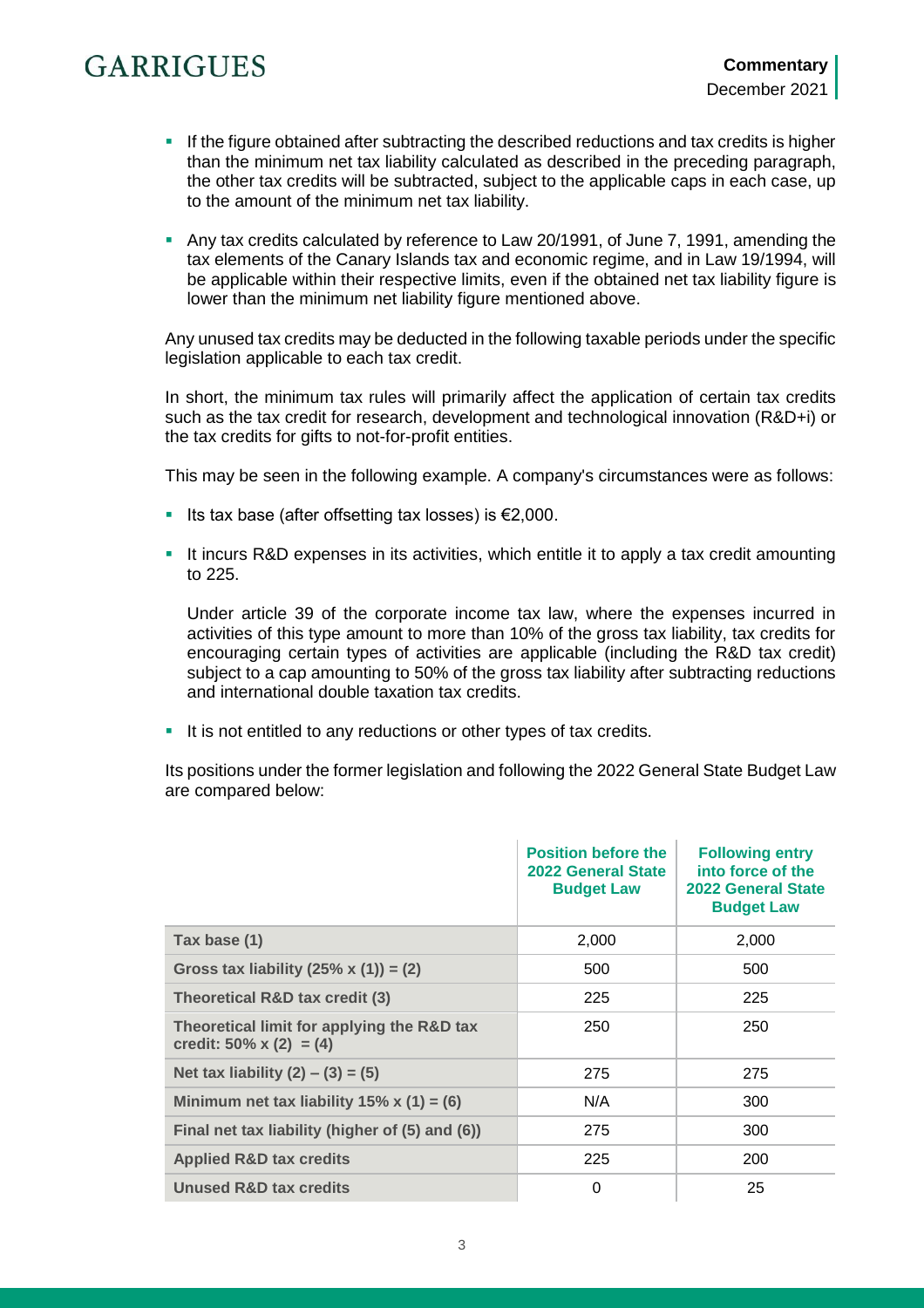Lastly, this minimum tax rule will also affect any nonresident income taxpayers obtaining income in Spain through a permanent establishment.

#### **2. Special corporate income tax regime for residential leases: lower reduction**

Coming into effect for periods beginning on or after January 1, 2022, it lowers from 85% to 40% the reduction allowed for income from residential leases obtained by companies having the leasing of residential properties in Spain as their primary business activity, which are taxed under the special regime for entities engaging in residential property leasing ("EDAV") contained in Chapter III, of Title VII of the Corporate Income Tax Law.

This means in practice that these types of entities will have a 15% effective corporate income tax rate in relation to the reduced income.

No change has finally been made to the 50% cap in article 49.3 of the Corporate Income Tax Law for claiming the exemption for avoiding double taxation (in relation to dividends or capital gains originating from reduced taxable income obtained by the shareholders of these residential property leasing entities). Therefore, the effective corporate income tax rate on reduced taxable income for shareholders of residential property leasing entities who are taxable persons for corporate income tax purposes will be higher than the standard corporate income tax rate (if we take the tax for the property leasing entity and its shareholder together).

#### **3. New caps introduced on personal income tax reductions for contributions to employee benefits programs**

**Until 2020**, the reduction to net taxable income for personal income tax purposes in respect of contributions to employee benefits programs was the same for both individual pension plans and for employer pension plans.

In both cases, the reduction cap amounted to the lower of €8,000 and 30% of the sum of net salary income and income from economic activities received individually in the fiscal year (plus €5,000 for the group care policy premiums paid by the employer).

Additionally, the taxpayer could reduce their net tax liability by up to €2,500 in respect of contributions to employee benefits systems for a spouse, if the spouse's net salary income and income from economic activities was not above €8,000.

The General State Budget Law **for 2021** (Law 11/2020, of December 30, 2020, which we discussed in our [alert on December 31, 2020\)](https://www.garrigues.com/en_GB/new/spain-general-state-budget-law-2021-review-tax-measures) introduced a range of amendments:

a. It lowered from €8,000 to €2,000 the annual cap on contributions to pension and employee benefits programs giving entitlement to a reduction.

However, the highest reduction that can be claimed is €10,000, where the increase comes from employers' contributions.

For these purposes, employers' contributions means (i) the employer's own contributions to pension plans or employee benefit mutual insurance companies, in relation to which they are, in turn, sponsor and investor or mutual entity member; and (ii) any they make to employer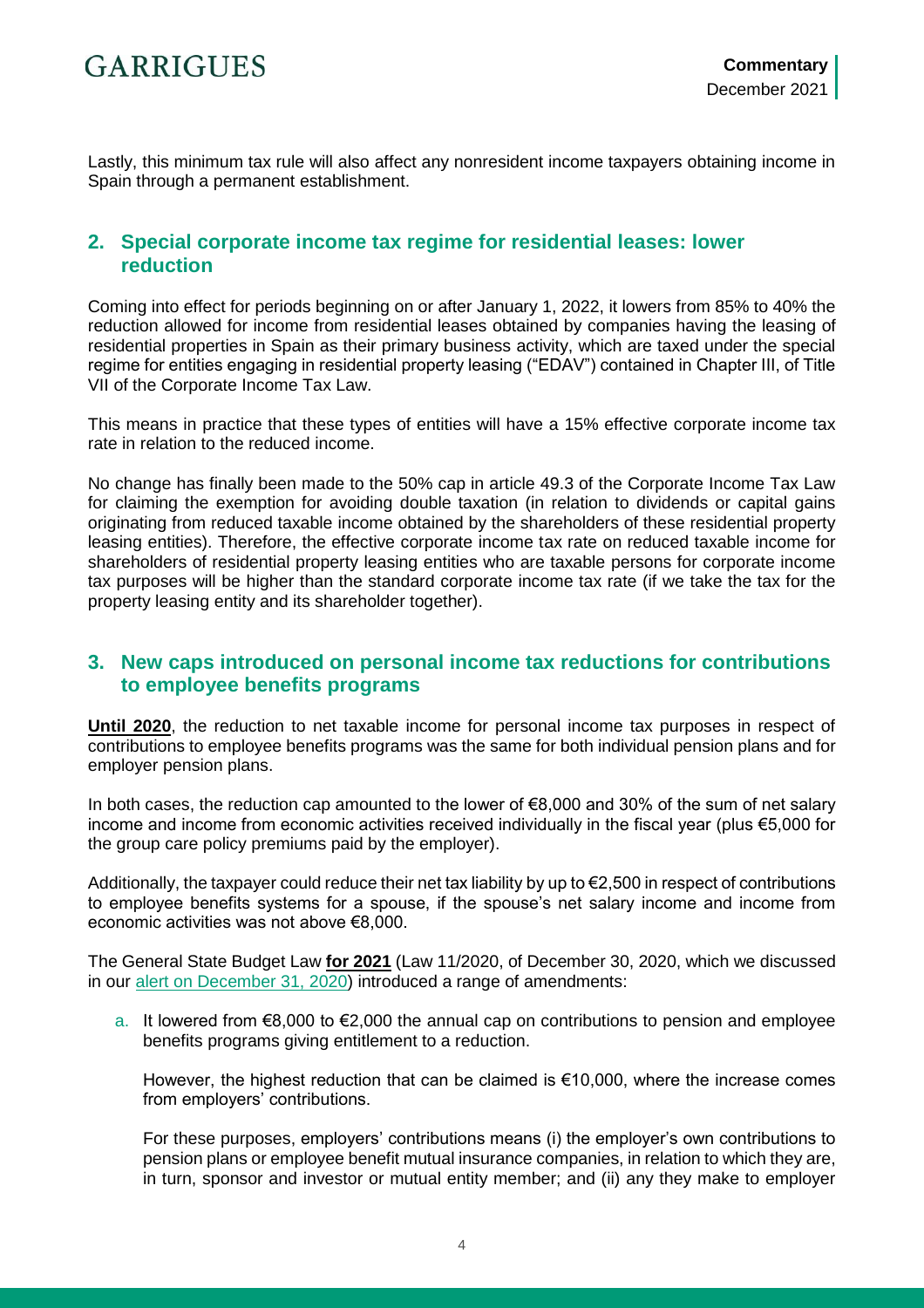benefits programs or group care insurance policies in which they are, in turn, policyholder and insured.

- b. It lowered from €2,500 to €1,000 the annual cap on any contributions giving entitlement to a reduction that they make to employee benefits programs on behalf of their spouse.
- c. It also lowered from  $\epsilon$ 8,000 to  $\epsilon$ 2,000 the annual cap on the aggregate amount of reductions made by anyone paying premiums to private insurance policies covering only the contingency of severe or major care needs for the same taxpayer, including those for the taxpayers themselves.

**For 2022** a further cap has been determined for net tax liability:

a. The annual cap for contributions to pension and employee benefits programs giving entitlement to a reduction has been lowered from €2,500 to €1,500.

This cap will be increased by  $€8,500$  (up to  $€10.000$ ), where that increase comes from the employer's contributions or employee's contributions to the same employee benefits program, if the employee's contributions are equal to or lower than the employer's contributions. In other words, the employer's contributions must be equal to or higher than those made by the employee.

For these purposes, any amounts contributed by the employer that stem from a decision by the employee will be treated as contributions by the employee.

In relation to group care policies taken out by employers to cover pension obligations, it places an additional annual €5,000 cap for premiums paid by the employer.

The financial caps for contributions to benefits and pension programs have been amended accordingly.

b. Lastly, the annual cap for all reductions claimed by anyone paying premiums to private policies that only cover the contingency of severe or major care needs in relation to the same taxpayer, including those of the contribution payer, is lowered from €2,000 to €1,500.

#### **4. Extension of eligibility thresholds for tax objective assessment method for personal income tax purposes and for simplified and special VAT schemes for agriculture, livestock and fishing**

Coming into effect on January 1, 2022 and for an indefinite term:

- a. It extends the threshold amounts determining eligibility for the objective assessment method for personal income tax purposes by reference to:
	- Aggregate amount of income from all economic activities. In this case, the threshold will amount to:
		- $\bullet$   $\in$  250,000 generally; or
		- €125,000, where an invoice has to be issued and the customer is a trader or professional.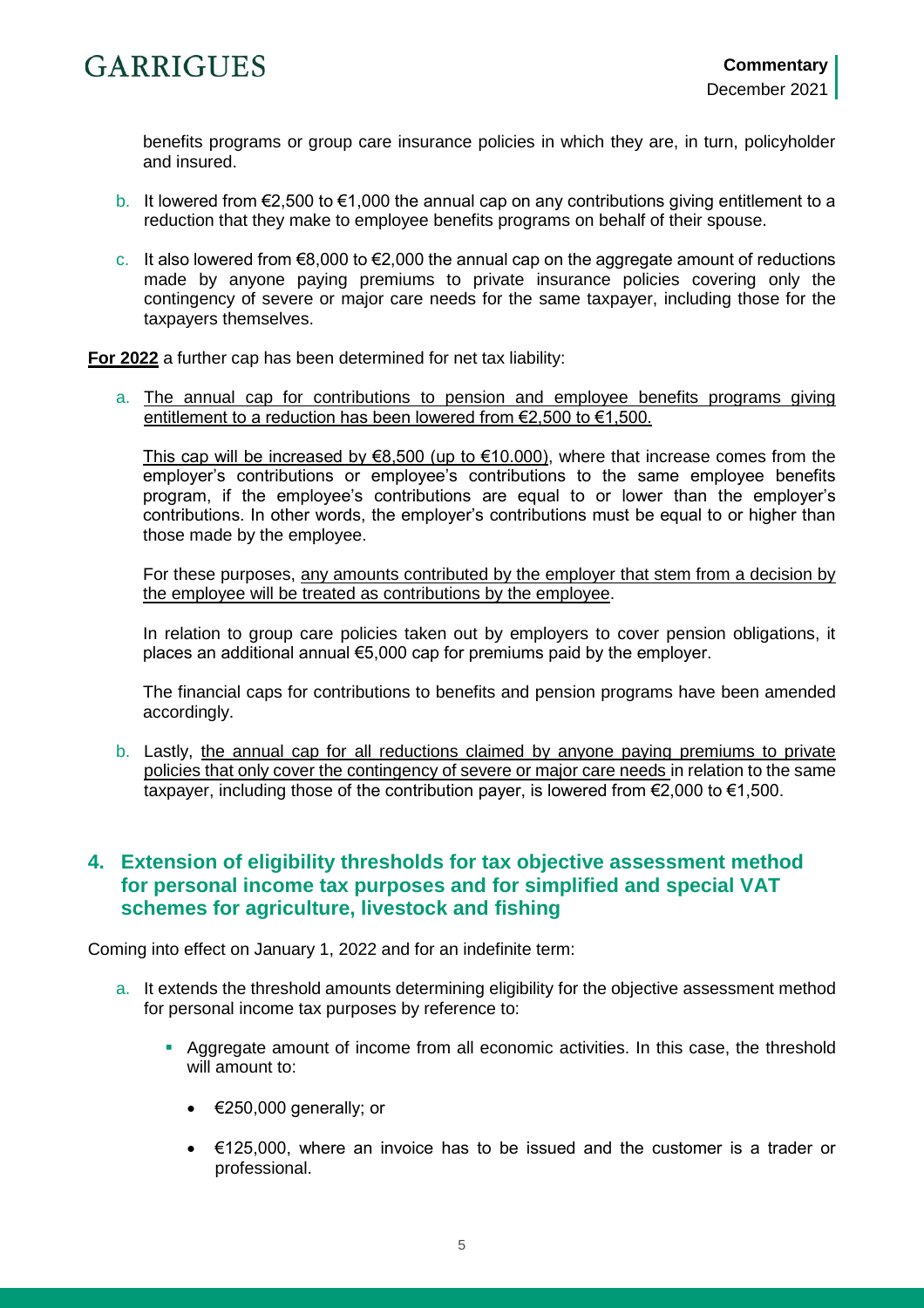The volume of purchases of goods and services. In this case, the threshold will be €250,000.

The specific threshold amount for agricultural, livestock and forestry activities remains unchanged at a volume of revenues amounting to €250,000.

b. It also extends the thresholds for claiming the simplified VAT scheme ( $\epsilon$ 150,000) and for the special VAT scheme for agriculture, livestock and fishing (€250,000).

#### **5. New tax on economic activities classification caption for the activities of journalists and other information and communication professionals**

Coming into effect for taxable periods beginning after the entry into force of the General State Budget Law for 2022, a new caption in the tax on economic activities classifications is created to provide a specific category for the activities carried on by journalists and other information and communication professionals who had previously never had their own classification.

The newly created caption is caption 863 "Journalists and other information and communication professionals", the amount relating to this caption is €115.

To be classified in this category, taxable persons must be qualified for obtaining, processing, interpreting and disseminating information or content on any written, oral, visual, digital or graphic medium, as well as for advising on and implementing institutional or corporate communication programs.

#### **6. Not-for-profit entities and tax incentives for patronage**

#### **6.1 Events of exceptional public interest**

The following events of exceptional public interest have been determined, for the purposes of the Patronage Law (we provide below the names of the events, a translation where necessary and their dates):

- 1. "*Bicentenario de la Policía Nacional*" [Bicentenary of the Spanish National Police Force] (from January 14, 2022 through January 13, 2025).
- 2. "*Centenario Federación Aragonesa de Fútbol*" [Centenary of the Aragonese Football Association] (January 1, 2022 through December 31, 2023).
- 3. *"Plan 2030 de Apoyo al Deporte de Base"* [2030 Basic Sport Support Plan] (January 1, 2022 through December 31, 2024).
- 4. "*Universo Mujer III*" [3rd Women's Universe] program (January 1, 2022 through December 31, 2024).
- 5. "*Programa de preparación de los deportistas españoles de los Juegos de París 2024*" [Program for preparation of Spanish athletes for the Paris 2024 Games] (January 1, 2022 through December 31, 2024).
- 6. "*100 años del fallecimiento de Joaquín Sorolla*" [100 years since the death of Joaquín Sorolla] (January 1, 2022 through December 31, 2024).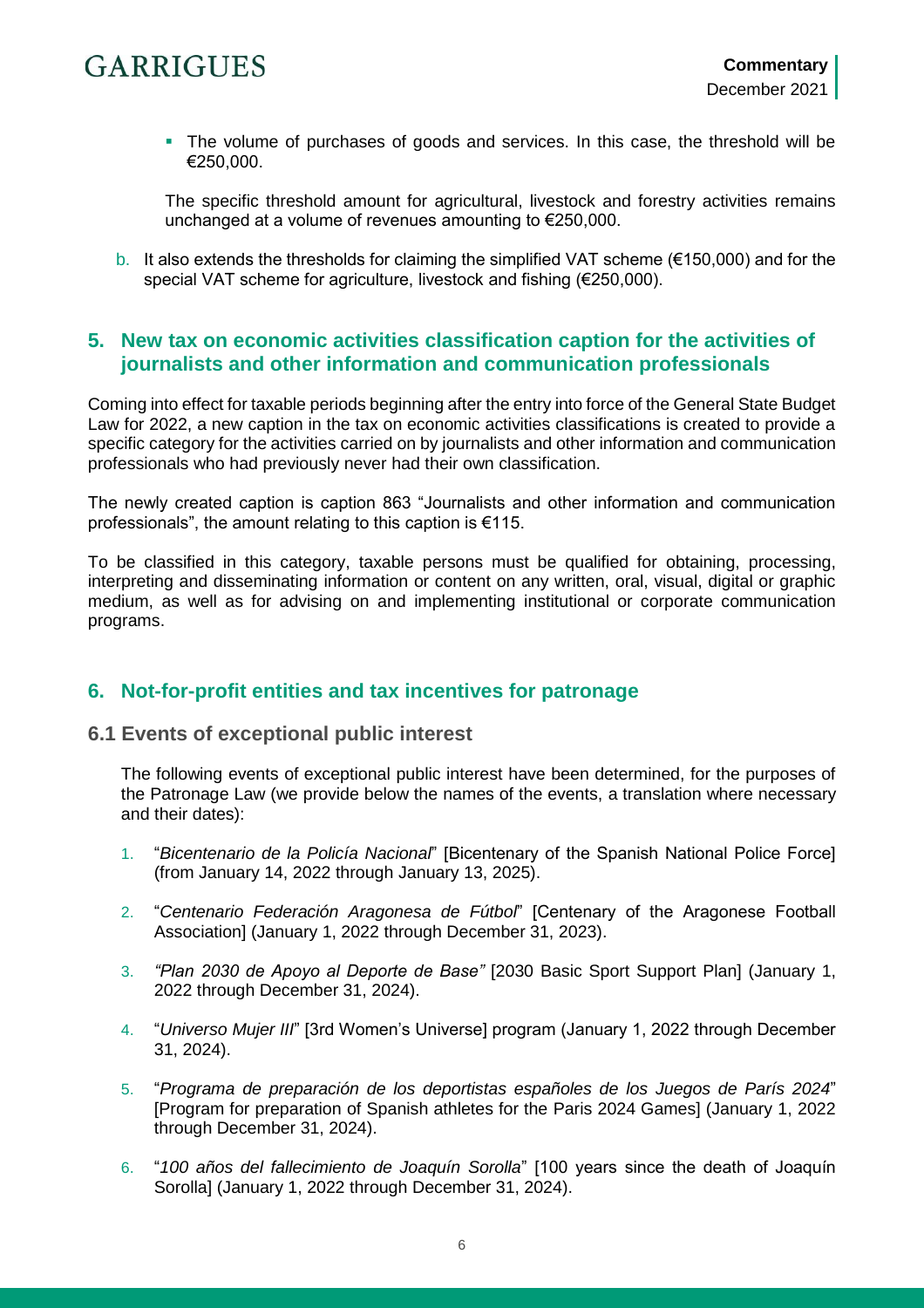- 7. "*20 Aniversario de Primavera Sound*" [20th Anniversary of Primavera Sound] (January 1, 2022 through December 31, 2024).
- 8. "*Centenario del nacimiento de Victoria de los Ángeles*" [Centenary of the birth of Victoria de los Ángeles] (January 1, 2022 through December 31, 2024).
- 9. "*Conmemoración del 50 aniversario de la muerte del artista español Pablo Picasso*" [Commemoration of 50 years since the death of Spanish artist Pablo Picasso] (January 1, 2022 through December 31, 2024).
- 10. "*Todos contra el cáncer*" [Everyone against cancer] (date of entry into force of General State Budget Law for 2022 through December 31, 2024).
- 11. "*Año de Investigación Santiago Ramón y Cajal 2022*" [2022 Santiago Ramón y Cajal Research Year] (June 1, 2022 through May 31, 2025).
- 12. "*Año Jubilar Lebaniego 2023 – 2024*" [Lebaniego Jubilee Year 2023 2024] event (April 16, 2022 through April 15, 2025).
- 13. "*Mundo Voluntario 2030/ 35º Aniversario Plataforma del Voluntariado de España*" [Voluntary World 2030 / 35th Anniversary of Spain's Volunteer Platform] (January 1, 2022 through December 31, 2023).
- 14. Hosting in Spain of the "*7ª Conferencia Mundial sobre Turismo Enológico de la OMT 2023*") [7th UNWTO Conference on Wine Tourism] (January 1, 2022 through December 31, 2024).
- 15. ""*Caravaca de la Cruz 2024. Año Jubilar*" [Caravaca de la Cruz 2024. Jubilee Year] (January 31, 2022 through January 30, 2025).
- 16. "*Bicentenario del Ateneo de Madrid*" [Bicentenary of the Ateneo in Madrid] (January 1, 2022 through December 31, 2024).
- 17. Barcelona Equestrian Challenge program (4th edition) (January 1, 2022 through December 31, 2024).
- 18. "*200 aniversario del Passeig de Grácia*" [200th anniversary of Passeig de Grácia] (January 1, 2022 through December 31, 2024).
- 19. "*Plan Decenio Milliarium Montserrat 1025-2025*" [Montserrat: Ten Millenia 1025-2025] (date of entry into force of General State Budget Law for 2022 through December 31, 2023).
- 20. "*Reconstrucción de la Piscina Histórica cubierta de saltos del Club Natació Barcelona (CNB)*" [Reconstruction of indoor swimming pool at Club Natació Barcelona (CNB)] (January 1, 2022 through December 31, 2024).
- 21. "*Alimentaria 2022*" and "*Hostelco 2022*" fairs (January 1, 2022 through December 31, 2024).
- 22. "*Barcelona Music Lab. El futuro de la música*" [Barcelona Music Lab. The future of music] program (January 1, 2022 through December 31, 2024).

Moreover, the length of the "Davis Cup Madrid" event, approved by the General State Budget for 2021, has now been extended until December 31, 2023.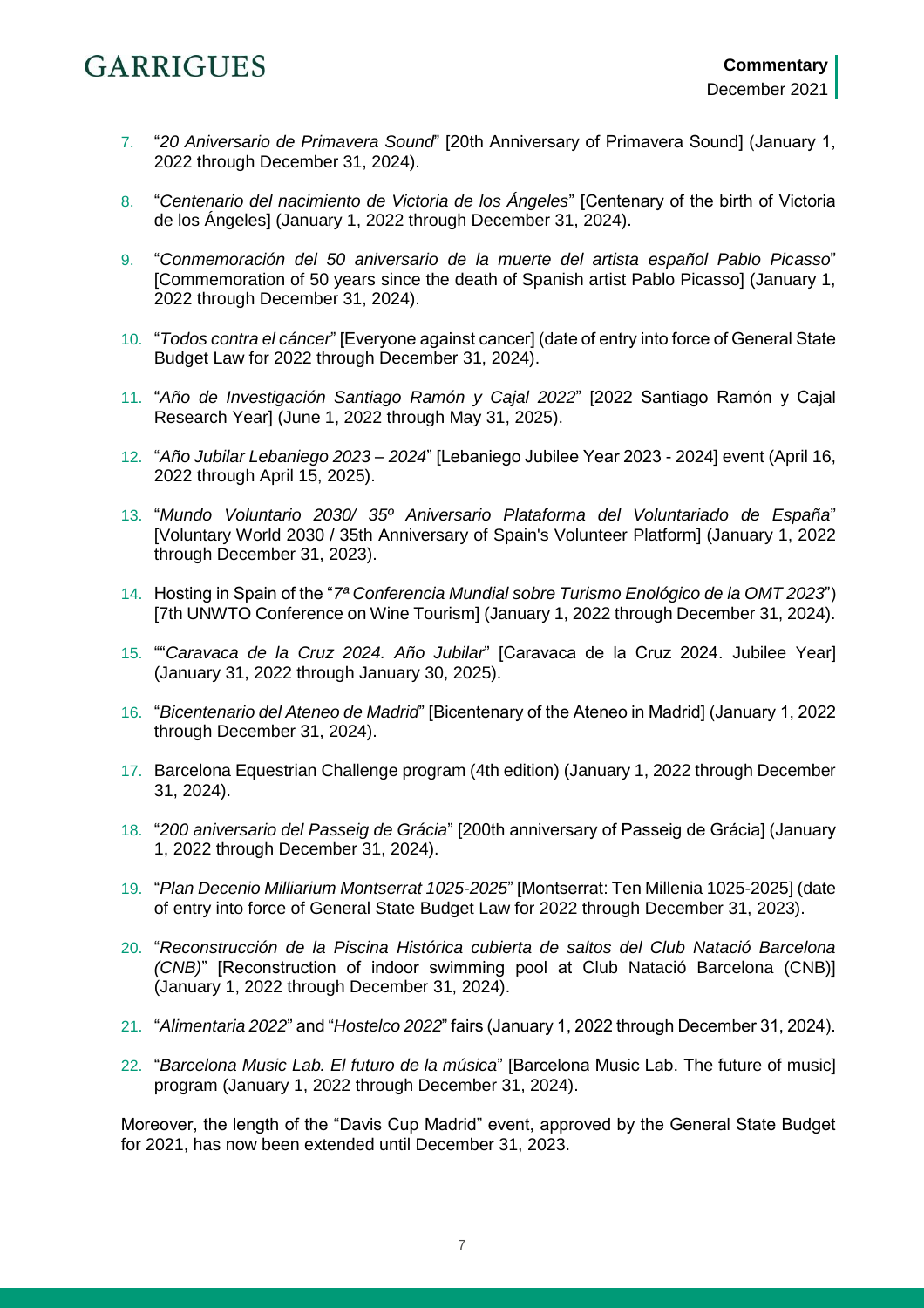#### **6.2 Priority patronage activities**

Following suit from previous years, it contains a list of priority patronage activities and programs for the purposes of claiming the tax incentives established for them in the Patronage Law.

For these activities, as in previous years, the tax credit rates and caps set out in that law will be five percentage points higher. The €50,000 limit per year and contributor for a few of the activities mentioned has not been changed.

#### **7. Other issues**

#### **7.1 Transfer and stamp tax: titles of nobility**

The stamp tax scale for administrative documents related to titles of nobility has been revised by 1%.

#### **7.2 Public Fees**

a. Flat-rate fees have been raised by 1%, except for any that were created or revised specifically by rules approved on or after January 1, 2021. That exception also applies to the fee for adjusting information on the cadaster.

If that 1% revision gives a figure with three decimal digits for the fees chargeable by the Central Government Traffic Authority, they will be rounded up or down to the nearest cent.

- b. As a general rule, the quantification of the parameters needed to determine the amount of the fee for reserving the public radio spectrum has remained unchanged; as have the basic amounts of port fees.
- c. It has specified the applicable reductions and correction multipliers at public interest ports for occupancy, vessel, passenger and freight fees, as well as the correction multipliers applicable to the flat-rate fee for receiving waste generated by vessels, under the Revised State Ports and Merchant Shipping Law, approved by Legislative Royal Decree 2/2011, of September 5, 2011.
- d. Lastly, in relation to railroad fees, it has revised the fees for (i) official approval of facilities, (ii) certification of entities and rolling stock; (iii) granting of certificates and authorizations for entry into service and (iv) railroad safety services provided and activities performed.

#### **7.3 Public multi-purpose income indicator**

The public multi-purpose income indicator used in the personal income tax legislation, for example, (in relation to the exemption for financial assistance granted by public institutions to people with disabilities or to people aged over 65 to fund time spent at residential homes or day centers) is set, for 2022, at the following amounts:

- Daily public multi-purpose income indicator: €19.30
- Monthly public multi-purpose income indicator: €579.02
- Annual public multi-purpose income indicator: €6,948.24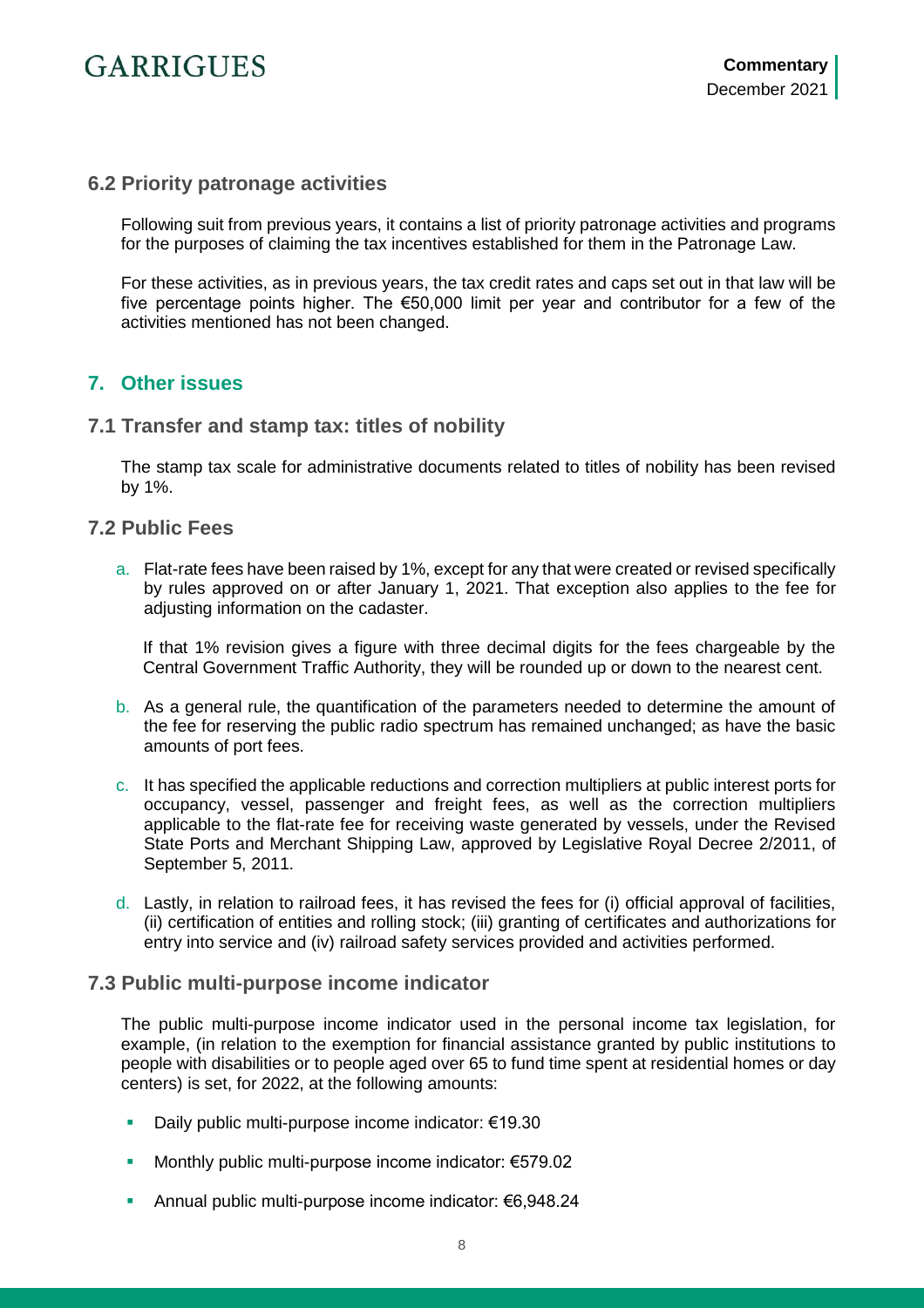It also specifies that where any reference to the minimum wage has been replaced with a reference to the public multi-purpose income indicator (as occurs in the exemption mentioned above), the annual indicator is €8,106.28, if the reference to the minimum wage involves the annual figure (unless nonmonthly salary payments are expressly excluded; in this case, the amount is €6,948.24).

#### **7.4 Legal rate of interest for money and late-payment interest**

Until December 31, 2022, the legal rate of interest for money has been set at 3%, and the latepayment interest rate, at 3.75%.